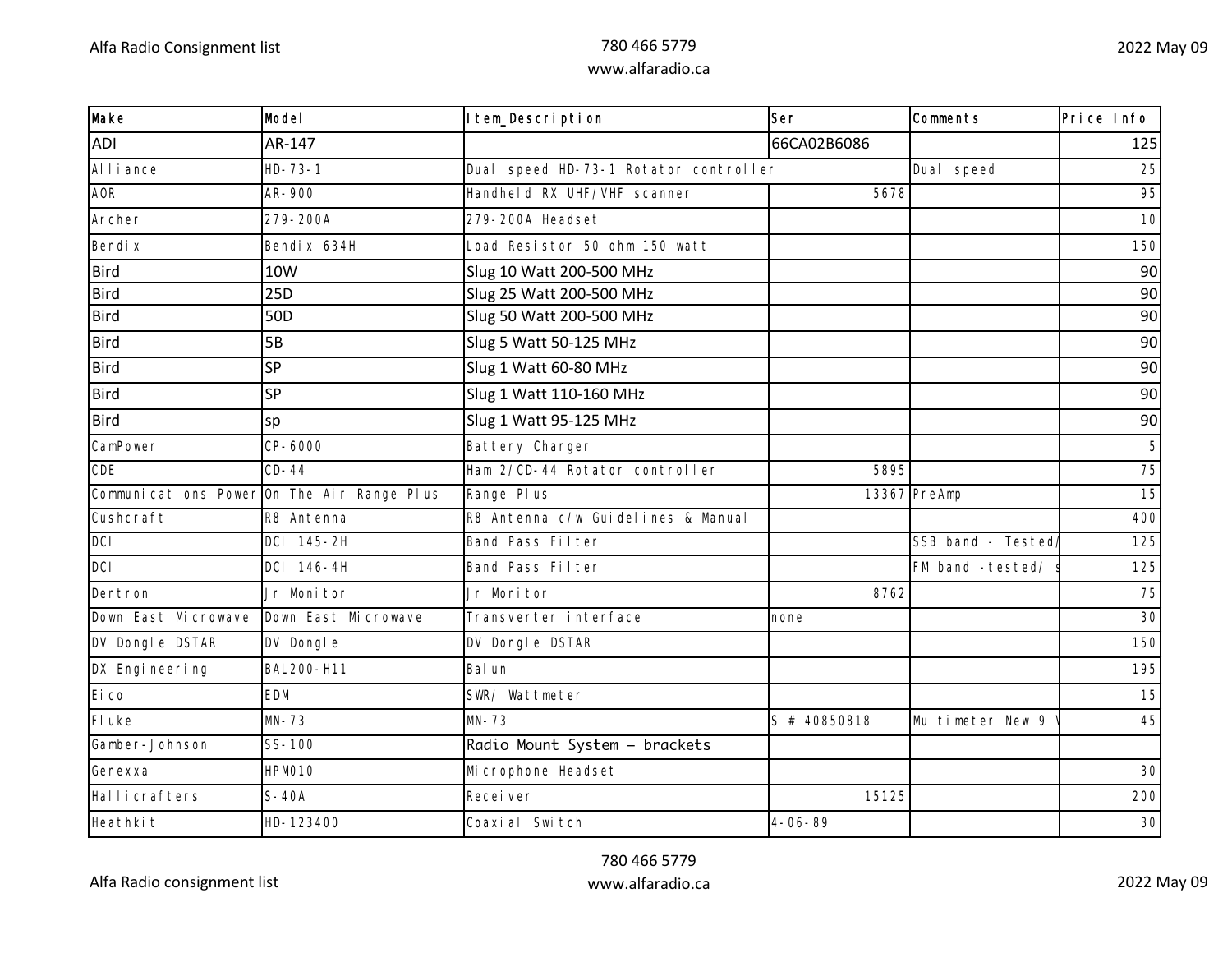| Heathki t      | $1 M - 103$         | Line Vol tage Monitor                          | 323  |                             | 10                         |  |
|----------------|---------------------|------------------------------------------------|------|-----------------------------|----------------------------|--|
| Hy-Gain        | $CDE - CDR$         | CDE - CDR Rotator controller                   |      | For ham 4 type ro           | 30                         |  |
| Hy-Gain        | Ham 4 class Rotator | Rotator, controller & cable package            |      |                             | 400                        |  |
| I COM          | $AD-11$             | Battery Pack Adapter                           |      |                             |                            |  |
| I COM          | $AH-4$              | Antenna tuner                                  |      |                             | 300                        |  |
| I COM          | <b>BA-12</b>        | Battery Charge Adapter                         |      |                             | 10                         |  |
| I COM          | BP-185              | Ni Cad Battery Pack                            |      |                             | 15                         |  |
| I COM          | <b>BP-227</b>       | Liion Battery Pack                             |      | new                         | 100                        |  |
| I COM          | $BP-4$              | Battery Case for R6                            |      |                             | 25                         |  |
| I COM          | $CM-12G$            | Battery Case                                   |      |                             | 10                         |  |
| I COM          | $CM-30$             | Rapid Charger                                  | 4016 |                             |                            |  |
| I COM          | <b>CP-18A</b>       | Cigarette Lighter cable                        |      |                             | 35                         |  |
| I COM          | $IC-24AT$           | $IC-24AT$                                      |      | 11401 Requires battery      | 65                         |  |
| I COM          | $IC - 735$          | Transceiver c/w HM-12 Mic, Bracket & Powercord |      |                             | 325                        |  |
| I COM          | $IC - 735$          | Transceiver c/w Mic                            |      |                             | Sell as package with PS-55 |  |
| I COM          | $IC-7600$           | HF Transcelver C/W Mic, Manual, Power cord,    |      | Has 60 meter Mod            | 1900                       |  |
| I COM          | $MB-58$             | Mounting Bracket                               |      |                             | 10                         |  |
| I COM          | $MB-73$             | Controller Bracket                             |      |                             | 10                         |  |
| I COM          | <b>OPC-600R</b>     | Cabl e                                         |      |                             | 70                         |  |
| I COM          | $PS-55$             | Power Supply                                   |      | Sell as package with IC-735 |                            |  |
| I COM          | $UT - 118$          | Digital Unit for V82                           |      |                             | 300                        |  |
| I COM          | $UT-67$             | Tone Squel ch                                  |      |                             | 10                         |  |
| I COM          | $PS-55$             | Power Supply for IC-735 Transceiver            | 2500 |                             | 150                        |  |
| <b>JANA</b>    | I J-9019            | Regulated Power Supply 70 W                    |      |                             | 15                         |  |
| <b>JSB 163</b> | JSB 163             | JSB 163                                        |      | TV modul ar CH17            | 25                         |  |
| Kanga          | Hands on Radio      | Parts Kit                                      |      | parts kit                   |                            |  |
| Kenpro         | KR-500              | KR-500 Rotator controller                      |      | EL                          | 35                         |  |
|                |                     |                                                |      |                             |                            |  |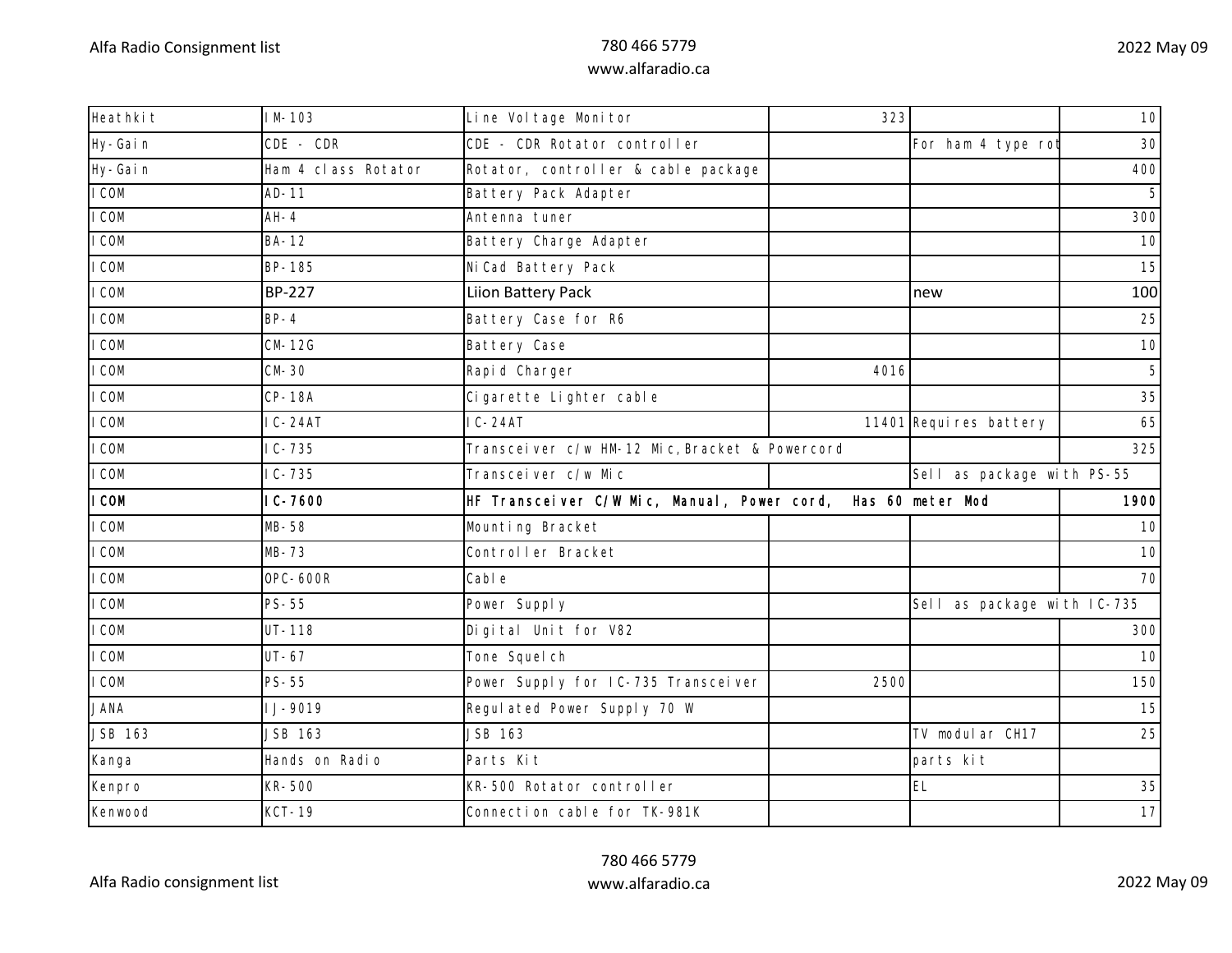| Kenwood               | $KSC-7$         | Rapid Desk Charger                     |             |                              | 15  |
|-----------------------|-----------------|----------------------------------------|-------------|------------------------------|-----|
| Kenwood               | $LF-30A$        | Low Pass Filter c/w Instructions       |             |                              | 20  |
| Kenwood               | $PS-430$        | Power Supply                           |             |                              | 125 |
| Kenwood               | <b>TK-780H</b>  | Commercial Radio                       |             | 21200091 mic, mounting brad  | 175 |
| <b>Koss</b>           | $K-6LCO$        | Headphones                             |             |                              | 45  |
| Kyori tsu             | $KHP-30$        | High Vol tage Probe                    |             |                              | 20  |
| LDG                   | AT-100Proll     | Auto tuner                             |             | Manual                       | 200 |
| <b>MFJ</b>            | MFJ-1620T       | 20 metre Hamstick                      |             |                              | 20  |
| <b>MFJ</b>            | MFJ-1640T       | 40 metre Hamstick                      |             |                              | 20  |
| <b>MFJ</b>            | MFJ-1640T       | 40 metre Hamstick                      |             |                              | 20  |
| <b>MFJ</b>            | MFJ-616         | Speech Intelligibility Enhancer        |             |                              | 150 |
| Mi cronta             | $21 - 522$      | 3 Range Power/ Modul ation/ SWR Tester |             |                              | 20  |
| Motomaster            | 1750W inverter  | 1750W inverter                         | B1125994    | 1750 Watt C/W Cab            | 100 |
| Motorol a             | <b>VPN1013A</b> | Base Station Power Supply              | 27D83252M01 | c/w Cigarette ligl           | 75  |
| Motorola              | <b>XPR 4550</b> | Commercial Radio c/w Mic & Manual      | Q38TQLO904  |                              | 450 |
| Northern Electric     | 623 Desk Mic    | Mi crophone Assembly                   |             | Omni Directional Dynamic Mic |     |
| Pyramid               | Phase III PS-50 | 50 Amp Regulated Power Supply          |             |                              | 300 |
| <b>RF Electronics</b> | DCR-24/12/10AN  | Power Supply                           |             |                              |     |
| ROSTech III           | DVP-312         | Power Supply 13.8 V DC 5A              | 1284        |                              | 45  |
| RT Systems            | <b>USB-57A</b>  | RT Systems Dongle                      |             |                              | 15  |
| RT Systems            | <b>USB-62</b>   | RT Systems Dongle                      |             |                              | 15  |
| SGS                   | SGS-230         | Antenna Tuner                          |             |                              | 300 |
| SML                   | <b>SWR-25</b>   | SWR meter                              |             |                              | 15  |
| <b>TAD</b>            | M <sub>8</sub>  | <b>VHF Commercial</b>                  | 7365        |                              | 200 |
| Tel ex                | $A - 1400$      | Headphones                             |             |                              | 15  |
| <b>TES</b>            | TES-1335        | Digital III uminance Meter             |             |                              | 20  |
| <b>TOA</b>            | ZM-104          | Impedance Meter                        |             |                              |     |
| <b>TRAM</b>           | Browning BR-150 | VHF 5/8 wave Antenna                   |             |                              | 20  |
|                       |                 |                                        |             |                              |     |